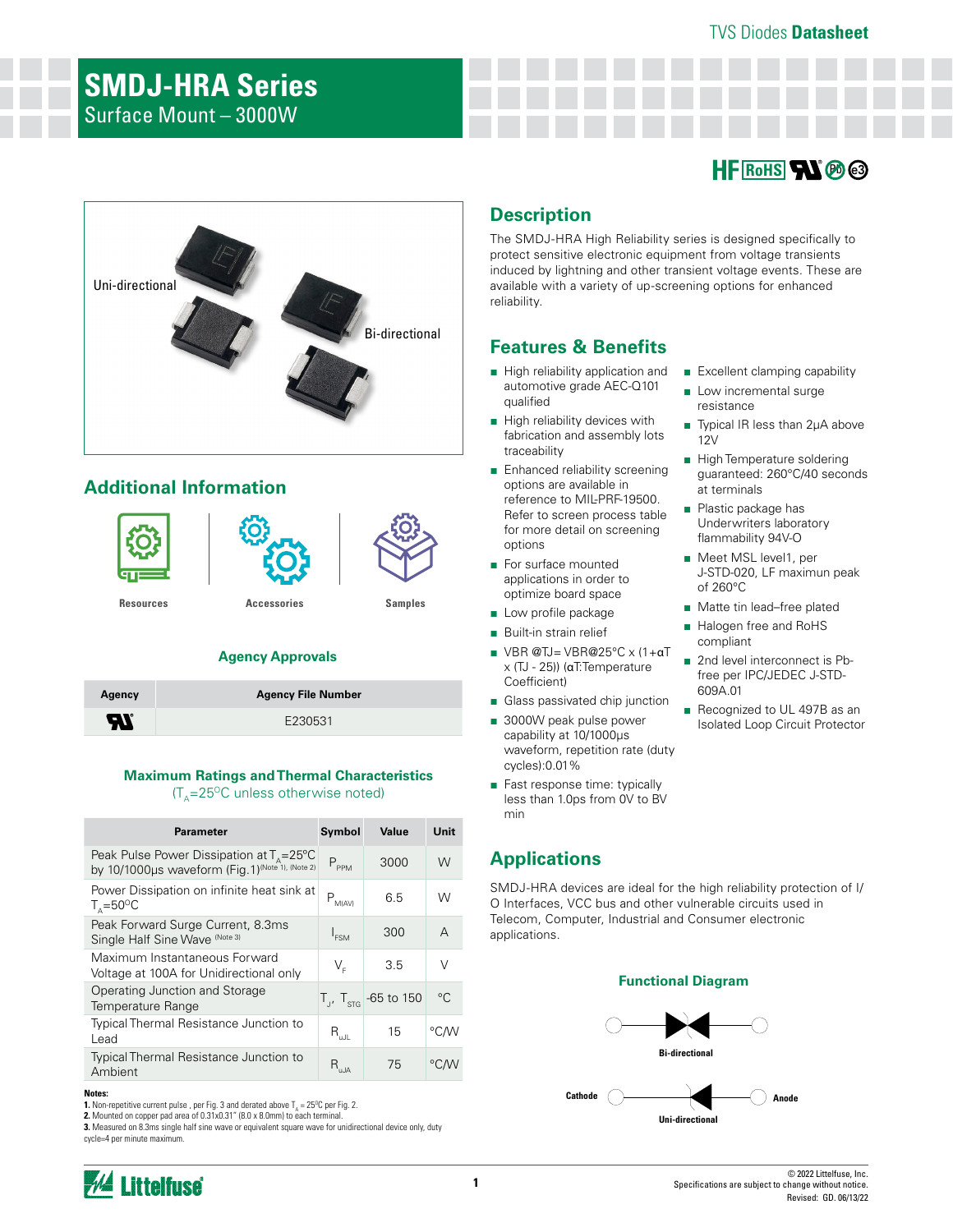# **SMDJ-HRA Series** Surface Mount – 3000W

#### **Electrical Characteristics**

| <b>Breakdown</b><br><b>Maximum</b><br><b>Maximum</b><br><b>Maximum</b><br>Test<br>Reverse<br>Part<br>Part<br>Clamping<br>Peak<br>Reverse<br><b>Marking</b><br>Voltage $V_{_{RR}}$<br>Current<br><b>Stand off</b><br>Number<br><b>Number</b><br>Voltage $V_c$<br><b>Pulse</b><br>Leakage I <sub>p</sub><br>(Volts) $@I_{\tau}$<br>Voltage $V_{\rm R}$<br>ı,<br>(Uni)<br>(B <sub>i</sub> )<br>$@I_{\text{pp}}$<br>Current I <sub>pp</sub><br>$@V_{R}$ | Agency<br><b>Approval</b><br><b>R</b> |
|-----------------------------------------------------------------------------------------------------------------------------------------------------------------------------------------------------------------------------------------------------------------------------------------------------------------------------------------------------------------------------------------------------------------------------------------------------|---------------------------------------|
| (Volts)<br>(mA)<br>(V)<br>(A)<br>(μA)<br><b>UNI</b><br>BI<br><b>MIN</b><br><b>MAX</b>                                                                                                                                                                                                                                                                                                                                                               |                                       |
| <b>DDEH</b><br>6.40<br>800<br>SMDJ5.0A-HRA<br>SMDJ5.0CA-HRA<br><b>RDEH</b><br>5.0<br>7.00<br>10<br>9.2<br>326.1                                                                                                                                                                                                                                                                                                                                     | X                                     |
| <b>RDGH</b><br><b>DDGH</b><br>6.0<br>6.67<br>7.37<br>10.3<br>291.3<br>800<br>SMDJ6.0A-HRA<br>SMDJ6.0CA-HRA<br>10                                                                                                                                                                                                                                                                                                                                    | $\mathsf X$                           |
| SMDJ6.5CA-HRA<br><b>RDKH</b><br><b>DDKH</b><br>7.22<br>7.98<br>11.2<br>267.9<br>500<br>SMDJ6.5A-HRA<br>6.5<br>10                                                                                                                                                                                                                                                                                                                                    | $\mathsf X$                           |
| SMDJ7.0CA-HRA<br><b>PDMH</b><br>7.78<br>12.0<br>200<br>SMDJ7.0A-HRA<br><b>DDMH</b><br>7.0<br>8.60<br>10<br>250.0                                                                                                                                                                                                                                                                                                                                    | X                                     |
| SMDJ7.5CA-HRA<br>8.33<br>9.21<br>$\mathbf{1}$<br>232.6<br>100<br>SMDJ7.5A-HRA<br><b>PDPH</b><br><b>DDPH</b><br>7.5<br>12.9                                                                                                                                                                                                                                                                                                                          | $\mathsf X$                           |
| SMDJ8.0CA-HRA<br>8.89<br>9.83<br>50<br>SMDJ8.0A-HRA<br><b>PDRH</b><br><b>DDRH</b><br>8.0<br>1<br>13.6<br>220.6                                                                                                                                                                                                                                                                                                                                      | X                                     |
| SMDJ8.5CA-HRA<br><b>PDTH</b><br><b>DDTH</b><br>8.5<br>9.44<br>10.40<br>$\mathbf{1}$<br>14.4<br>208.3<br>20<br>SMDJ8.5A-HRA                                                                                                                                                                                                                                                                                                                          | $\mathsf X$                           |
| <b>PDVH</b><br><b>DDVH</b><br>10.00<br>10<br>SMDJ9.0A-HRA<br>SMDJ9.0CA-HRA<br>9.0<br>11.10<br>1<br>15.4<br>194.8                                                                                                                                                                                                                                                                                                                                    | X                                     |
| 5<br>SMDJ10CA-HRA<br><b>PDXH</b><br><b>DDXH</b><br>12.30<br>$\mathbf{1}$<br>17.0<br>176.5<br>SMDJ10A-HRA<br>10.0<br>11.10                                                                                                                                                                                                                                                                                                                           | $\mathsf X$                           |
| 2<br>SMDJ11A-HRA<br>SMDJ11CA-HRA<br><b>PDZH</b><br><b>DDZH</b><br>11.0<br>12.20<br>13.50<br>1<br>18.2<br>164.8                                                                                                                                                                                                                                                                                                                                      | X                                     |
| $\overline{2}$<br>PEEH<br><b>DEEH</b><br>13.30<br>SMDJ12A-HRA<br>SMDJ12CA-HRA<br>12.0<br>14.70<br>$\mathbf{1}$<br>19.9<br>150.8                                                                                                                                                                                                                                                                                                                     | $\mathsf X$                           |
| $\overline{2}$<br>SMDJ13A-HRA<br>SMDJ13CA-HRA<br>PEGH<br><b>DEGH</b><br>13.0<br>14.40<br>15.90<br>$\mathbf{1}$<br>21.5<br>139.5                                                                                                                                                                                                                                                                                                                     | $\mathsf X$                           |
| $\overline{2}$<br>SMDJ14A-HRA<br>SMDJ14CA-HRA<br><b>PEKH</b><br><b>DEKH</b><br>17.20<br>23.2<br>129.3<br>14.0<br>15.60<br>$\mathbf{1}$                                                                                                                                                                                                                                                                                                              | $\mathsf X$                           |
| 2<br>18.50<br>$\mathbf{1}$<br>123.0<br>SMDJ15A-HRA<br>SMDJ15CA-HRA<br><b>PEMH</b><br><b>DEMH</b><br>15.0<br>16.70<br>24.4                                                                                                                                                                                                                                                                                                                           | X                                     |
| $\overline{2}$<br>SMDJ16CA-HRA<br>17.80<br>19.70<br>$\mathbf{1}$<br>26.0<br>SMDJ16A-HRA<br>PEPH<br><b>DEPH</b><br>16.0<br>115.4                                                                                                                                                                                                                                                                                                                     | $\mathsf X$                           |
| <b>DERH</b><br>18.90<br>2<br>SMDJ17A-HRA<br>SMDJ17CA-HRA<br>PERH<br>17.0<br>20.90<br>1<br>27.6<br>108.7                                                                                                                                                                                                                                                                                                                                             | X                                     |
| $\overline{2}$<br>SMDJ18CA-HRA<br><b>DETH</b><br>20.00<br>22.10<br>$\mathbf{1}$<br>29.2<br>102.7<br>SMDJ18A-HRA<br>PETH<br>18.0                                                                                                                                                                                                                                                                                                                     | $\mathsf X$                           |
| 22.20<br>32.4<br>2<br>SMDJ20A-HRA<br>SMDJ20CA-HRA<br><b>PEVH</b><br><b>DEVH</b><br>20.0<br>24.50<br>1<br>92.6                                                                                                                                                                                                                                                                                                                                       | X                                     |
| $\overline{2}$<br><b>PEXH</b><br><b>DEXH</b><br>24.40<br>26.90<br>$\mathbf{1}$<br>35.5<br>84.5<br>SMDJ22A-HRA<br>SMDJ22CA-HRA<br>22.0                                                                                                                                                                                                                                                                                                               | $\mathsf X$                           |
| 2<br>SMDJ24A-HRA<br>SMDJ24CA-HRA<br>PEZH<br><b>DEZH</b><br>24.0<br>26.70<br>29.50<br>1<br>38.9<br>77.1                                                                                                                                                                                                                                                                                                                                              | X                                     |
| $\overline{2}$<br>PFEH<br><b>DFEH</b><br>31.90<br>42.1<br>71.3<br>SMDJ26A-HRA<br>SMDJ26CA-HRA<br>26.0<br>28.90<br>$\mathbf{1}$                                                                                                                                                                                                                                                                                                                      | $\mathsf X$                           |
| $\overline{2}$<br>SMDJ28CA-HRA<br>PFGH<br><b>DFGH</b><br>45.4<br>66.1<br>SMDJ28A-HRA<br>28.0<br>31.10<br>34.40<br>1                                                                                                                                                                                                                                                                                                                                 | X                                     |
| $\overline{2}$<br>SMDJ30A-HRA<br>SMDJ30CA-HRA<br>PFKH<br><b>DFKH</b><br>30.0<br>33.30<br>36.80<br>48.4<br>62.0<br>$\mathbf{1}$                                                                                                                                                                                                                                                                                                                      | $\mathsf X$                           |
| <b>DFMH</b><br>36.70<br>$\mathbf{1}$<br>56.3<br>2<br>SMDJ33A-HRA<br>SMDJ33CA-HRA<br><b>PFMH</b><br>33.0<br>40.60<br>53.3                                                                                                                                                                                                                                                                                                                            | X                                     |
| $\overline{2}$<br>SMDJ36CA-HRA<br>PFPH<br><b>DFPH</b><br>$\mathbf{1}$<br>58.1<br>SMDJ36A-HRA<br>36.0<br>40.00<br>44.20<br>51.6                                                                                                                                                                                                                                                                                                                      | $\mathsf X$                           |
| SMDJ40CA-HRA<br><b>DFRH</b><br>44.40<br>49.10<br>2<br>SMDJ40A-HRA<br>PFRH<br>40.0<br>1<br>64.5<br>46.5                                                                                                                                                                                                                                                                                                                                              | X                                     |
| $\overline{2}$<br>SMDJ43CA-HRA<br>43.0<br>47.80<br>52.80<br>$\mathbf{1}$<br>69.4<br>43.2<br>SMDJ43A-HRA<br>PFTH<br><b>DFTH</b>                                                                                                                                                                                                                                                                                                                      | $\mathsf X$                           |
| PFVH<br><b>DFVH</b><br>55.30<br>72.7<br>41.3<br>2<br>SMDJ45A-HRA<br>SMDJ45CA-HRA<br>45.0<br>50.00<br>1                                                                                                                                                                                                                                                                                                                                              | X                                     |
| $\overline{2}$<br>SMDJ48CA-HRA<br>PFXH<br><b>DFXH</b><br>53.30<br>58.90<br>$\mathbf{1}$<br>77.4<br>38.8<br>SMDJ48A-HRA<br>48.0                                                                                                                                                                                                                                                                                                                      | $\mathsf X$                           |
| 2<br>56.70<br>62.70<br>SMDJ51A-HRA<br>SMDJ51CA-HRA<br><b>PFZH</b><br><b>DFZH</b><br>51.0<br>1<br>82.4<br>36.4                                                                                                                                                                                                                                                                                                                                       | X                                     |
| $\overline{2}$<br><b>RGEH</b><br><b>DGEH</b><br>60.00<br>66.30<br>87.1<br>34.4<br>SMDJ54A-HRA<br>SMDJ54CA-HRA<br>54.0<br>$\mathbf{1}$                                                                                                                                                                                                                                                                                                               | $\mathsf X$                           |
| $\overline{2}$<br>SMDJ58CA-HRA<br>PGGH<br><b>DGGH</b><br>64.40<br>71.20<br>$\mathbf{1}$<br>93.6<br>32.1<br>SMDJ58A-HRA<br>58.0                                                                                                                                                                                                                                                                                                                      | $\mathsf X$                           |
| $\overline{2}$<br>SMDJ60CA-HRA<br><b>PGKH</b><br><b>DGKH</b><br>73.70<br>96.8<br>31.0<br>SMDJ60A-HRA<br>60.0<br>66.70<br>$\mathbf{1}$                                                                                                                                                                                                                                                                                                               | $\mathsf X$                           |
| 2<br>SMDJ64CA-HRA<br><b>PGMH</b><br>78.60<br>$\mathbf{1}$<br>103.0<br>29.1<br>SMDJ64A-HRA<br><b>DGMH</b><br>64.0<br>71.10                                                                                                                                                                                                                                                                                                                           | X                                     |
| $\overline{2}$<br>SMDJ70CA-HRA<br>77.80<br>86.00<br>$\mathbf{1}$<br>SMDJ70A-HRA<br><b>PGPH</b><br><b>DGPH</b><br>70.0<br>113.0<br>26.5                                                                                                                                                                                                                                                                                                              | $\mathsf X$                           |
| <b>DGRH</b><br>75.0<br>83.30<br>92.10<br>2<br>SMDJ75A-HRA<br>SMDJ75CA-HRA<br>PGRH<br>1<br>121.0<br>24.8                                                                                                                                                                                                                                                                                                                                             | X                                     |
| $\overline{2}$<br><b>PGTH</b><br>95.80<br>1<br>SMDJ78A-HRA<br>SMDJ78CA-HRA<br><b>DGTH</b><br>78.0<br>86.70<br>126.0<br>23.8                                                                                                                                                                                                                                                                                                                         | $\mathsf X$                           |
| SMDJ85A-HRA<br><b>DGVH</b><br>94.40 104.00<br>137.0<br>2<br>SMDJ85CA-HRA<br><b>PGVH</b><br>85.0<br>1<br>21.9                                                                                                                                                                                                                                                                                                                                        | X                                     |
| <b>DGXH</b><br>2<br>SMDJ90A-HRA<br>SMDJ90CA-HRA<br><b>PGXH</b><br>90.0<br>100.00 111.00<br>$\mathbf{1}$<br>146.0<br>20.5                                                                                                                                                                                                                                                                                                                            | $\mathsf X$                           |
| SMDJ100A-HRA<br>PGZH<br><b>DGZH</b><br>111.00 123.00<br>162.0<br>2<br>SMDJ100CA-HRA<br>100.0<br>18.5<br>1                                                                                                                                                                                                                                                                                                                                           | X                                     |
| SMDJ110A-HRA<br>SMDJ110CA-HRA<br>PHEH<br><b>DHEH</b><br>110.0<br>122.00 135.00<br>177.0<br>16.9<br>2<br>$\mathbf{1}$                                                                                                                                                                                                                                                                                                                                | X                                     |
| 2<br>SMDJ120A-HRA<br>SMDJ120CA-HRA<br>PHGH<br><b>DHGH</b><br>120.0<br>133.00 147.00<br>193.0<br>15.5<br>1                                                                                                                                                                                                                                                                                                                                           | X                                     |
| $\overline{2}$<br>SMDJ130A-HRA<br>SMDJ130CA-HRA<br>PHKH<br><b>DHKH</b><br>130.0<br>144.00 159.00<br>209.0<br>$\mathbf{1}$<br>14.4                                                                                                                                                                                                                                                                                                                   | $\mathsf X$                           |
| <b>DHMH</b><br>167.00 185.00<br>1<br>2<br>SMDJ150A-HRA<br>SMDJ150CA-HRA<br><b>PHMH</b><br>150.0<br>243.0<br>12.3                                                                                                                                                                                                                                                                                                                                    | X                                     |
| 2<br>SMDJ170A-HRA SMDJ170CA-HRA PHRH<br><b>DHRH</b><br>170.0<br>189.00 209.00<br>$\mathbf{1}$<br>2.75.0<br>10.9                                                                                                                                                                                                                                                                                                                                     | $\mathsf X$                           |

**Note:**

**1.** SMDJ-HRA voltage binning can be specified by customer's request via contacting Littlefuse service

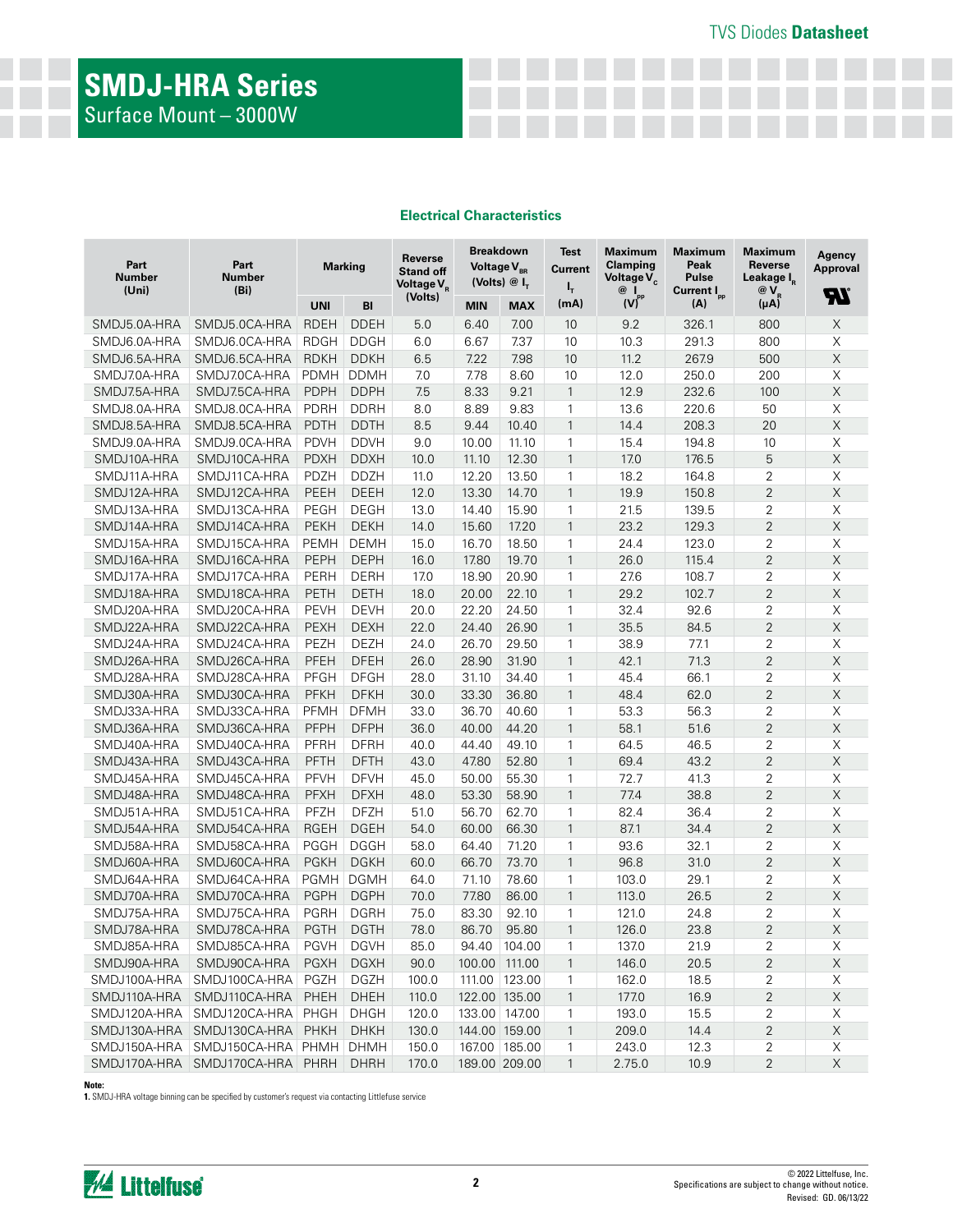### **Screen Process**

| 100% Vision Inspection                                                                                             | MIL-STD-750 method 2074           |
|--------------------------------------------------------------------------------------------------------------------|-----------------------------------|
| 100% High Temperature Storage Life (168hrs, 175°C)                                                                 | MIL-STD-750 method 1031           |
| 100% X-RAY inspection                                                                                              | MIL-STD-750 method 2076           |
| 100% Temperature Cycle Test (-55 to 150°C, 20 cycles, dwell time 15 min)                                           | MIL-STD-750 method 1051           |
| 100% Reflow (2X)                                                                                                   | JEDEC J-STD-020                   |
| 100% Surge Test (2x)                                                                                               | MIL-STD-750 method 4066           |
| 100% HTRB 150°C Bias=VR(80% breakdown voltage, 96hrs, and each direction at 96<br>hrs for Bi-directional products) | MIL-STD-750 method 1038           |
| Final Electrical Test( 100% 3 sigma limit, 100% dynamic test and PAT limit)                                        | MIL-STD-750 method 4016.4021.4011 |

**Note:** Up-screen program can be specified by customer's request via contacting Littlefuse service



### V<sub>c</sub> V<sub>BR VR</sub> IR IT Ipp V VRVBR Vc Ipp IR IT Bi-directional

**P<sub>PPM</sub> Peak Pulse Power Dissipation** -- Max power dissipation<br>V<sub>s</sub> Stand-off Voltage -- Maximum voltage that can be appl

**Breakdown Voltage** -- Maximum voltage that flows though the TVS at a specified test current (I<sub>T</sub>)

- **V<sub>R</sub>** Stand-off Voltage -- Maximum voltage that can be applied to the TVS without operation **V<sub>BR</sub>** Breakdown Voltage -- Maximum voltage that flows though the TVS at a specified test c<br> **V<sub>C</sub>** Clamping Voltage -- Peak vol **Clamping Voltage** -- Peak voltage measured across the suppressor at a specified Ippm (peak impulse current)
- **Reverse Leakage Current** -- Current measured at V<sub>R</sub>
- $\overline{\mathbf{V}}_{\mathbf{F}}^{\mathbf{R}}$ **Forward Voltage Drop for Uni-directional**

# **Ratings and Characteristic Curves** (T<sub>A</sub>=25°C unless otherwise noted)



Specifications are subject to change without notice. Revised: GD. 06/13/22

#### **I-V Curve Characteristics**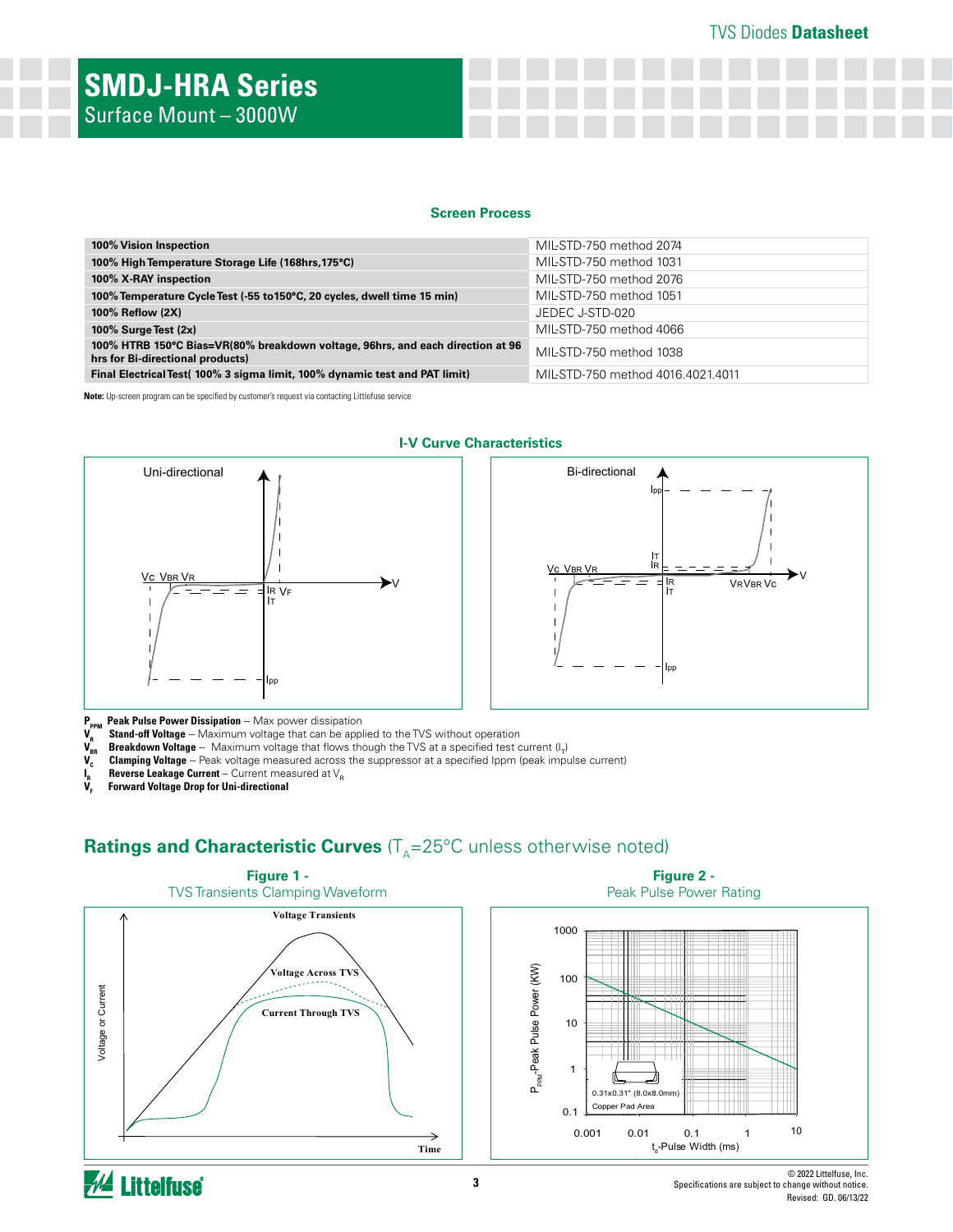## **Ratings and Characteristic Curves** (T<sub>A</sub>=25°C unless otherwise noted) (Continued)



**Figure 5 -**  Typical Junction Capacitance



**Figure 7 -**  Maximum Non-Repetitive Peak Forward Surge Current Uni-Directional only



**Figure 4 -**  Pulse Waveform



**Figure 6 -**  Steady State Power Derating Curve

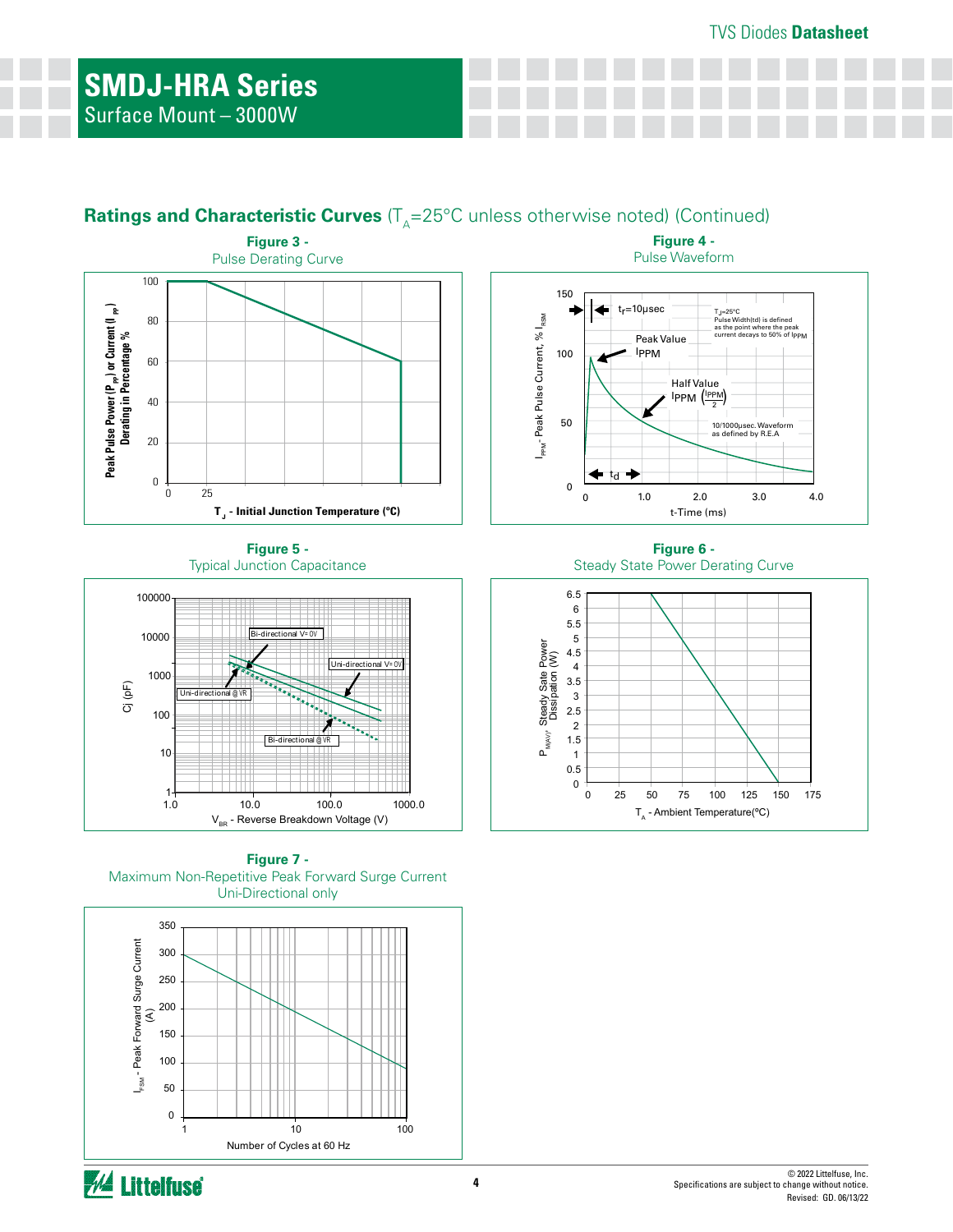### TVS Diodes **Datasheet**

### **Soldering Parameters**

| <b>Reflow Condition</b>            |                                                 | Lead-free assembly |  |  |  |  |  |
|------------------------------------|-------------------------------------------------|--------------------|--|--|--|--|--|
| <b>Pre Heat</b>                    | - Temperature Min $(T_{\text{s/min}})$          | $150^{\circ}$ C    |  |  |  |  |  |
|                                    | - Temperature Max $(T_{\text{simax}})$          | $200^{\circ}$ C    |  |  |  |  |  |
|                                    | -Time (min to max) $(t_*)$                      | $60 - 180$ secs    |  |  |  |  |  |
| peak                               | Average ramp up rate (Liquidus Temp (T,) to     | 3°C/second max     |  |  |  |  |  |
|                                    | $T_{S(max)}$ to $T_{L}$ - Ramp-up Rate          | 3°C/second max     |  |  |  |  |  |
| <b>Reflow</b>                      | - Temperature (T <sub>1</sub> ) (Liquidus)      | $217^{\circ}$ C    |  |  |  |  |  |
|                                    | -Time (min to max) $(t_*)$                      | $60 - 150$ seconds |  |  |  |  |  |
| Peak Temperature (T <sub>a</sub> ) |                                                 | $260^{+0/5}$ °C    |  |  |  |  |  |
|                                    | Time within 5°C of actual peak Temperature (t)  | $20 - 40$ seconds  |  |  |  |  |  |
| Ramp-down Rate                     |                                                 | 6°C/second max     |  |  |  |  |  |
|                                    | Time 25°C to peak Temperature (T <sub>a</sub> ) | 8 minutes Max.     |  |  |  |  |  |
| Do not exceed                      |                                                 | $260^{\circ}$ C    |  |  |  |  |  |



### **Physical Specifications**

| Weight          | 0.007 ounce, 0.21 grams                                              |
|-----------------|----------------------------------------------------------------------|
| Case            | JEDEC DO214AB. Molded plastic body over glass<br>passivated junction |
| <b>Polarity</b> | Color band denotes positive end (cathode) except<br>Bidirectional.   |
| <b>Terminal</b> | Matte Tin-plated leads, Solderable per JESD22-B102                   |

### **Environmental Specifications**

| <b>High Temp. Storage</b> | JESD22-A103              |
|---------------------------|--------------------------|
| <b>HTRB</b>               | JESD22-A108              |
| <b>Thermal Shock</b>      | JESD22-A106              |
| <b>MSL</b>                | JEDEC-J-STD-020, Level 1 |
| H3TRB                     | JESD22-A101              |
| <b>RSH</b>                | JFSD22-A111              |

## **Dimensions**



| <b>Dimensions</b> |       | <b>Inches</b> | <b>Millimeters</b> |            |  |  |  |
|-------------------|-------|---------------|--------------------|------------|--|--|--|
|                   | Min   | <b>Max</b>    | Min                | <b>Max</b> |  |  |  |
| A                 | 0.114 | 0.126         | 2.900              | 3.200      |  |  |  |
| в                 | 0.260 | 0.280         | 6.600              | 7.110      |  |  |  |
| C                 | 0.220 | 0.245         | 5.590              | 6.220      |  |  |  |
| D                 | 0.079 | 0.103         | 2.060              | 2.620      |  |  |  |
| E                 | 0.030 | 0.060         | 0.760              | 1.520      |  |  |  |
| F                 | 0.002 | 0.008         | 0.051              | 0.203      |  |  |  |
| G                 | 0.305 | 0.320         | 7.750              | 8.130      |  |  |  |
| н                 | 0.006 | 0.012         | 0.152              | 0.305      |  |  |  |
|                   | 0.129 |               | 3.300              |            |  |  |  |
| J                 | 0.094 |               | 2.400              |            |  |  |  |
| К                 |       | 0.165         |                    | 4.200      |  |  |  |
|                   | 0.094 |               | 2.400              |            |  |  |  |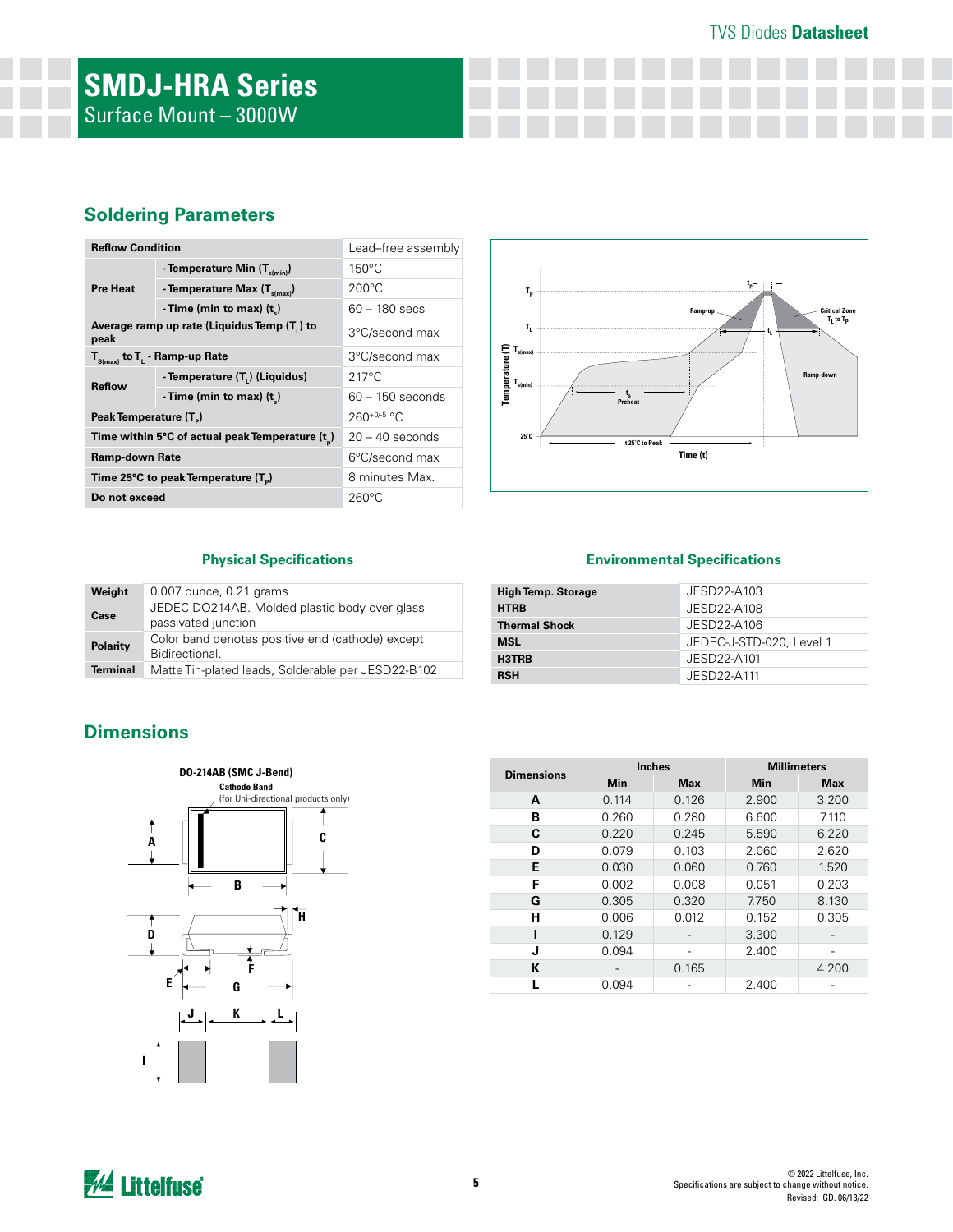### **Part Numbering System**



### **Part Marking System**



#### **Packaging**

| Part number     | <b>Component Package</b> | Quantity | <b>Packaging Option</b>           | <b>Packaging Specification</b> |
|-----------------|--------------------------|----------|-----------------------------------|--------------------------------|
| SMDJxxxXX-HRA   | DO-214AB                 | 3000     | Tape & Reel – 16mm tape /13" reel | EIA STD RS-481                 |
| SMDJxxxXX-HRAT7 | DO-214AB                 | 500      | Tape & Reel – 16mm tape/7" reel   | EIA STD RS-481                 |

#### **Tape and Reel Specification**



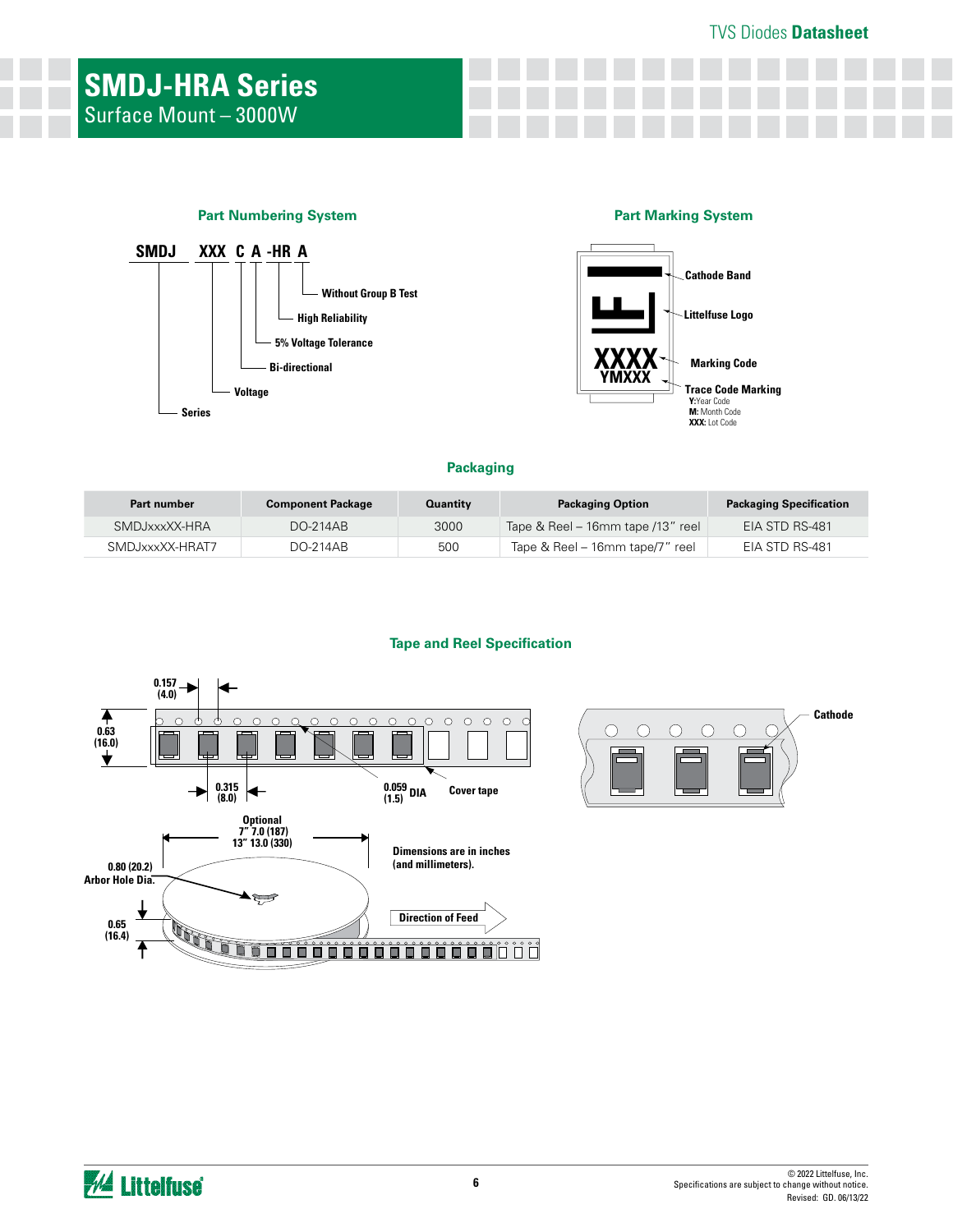### **RTCA/DO-160G Wave 3**



**RTCA/DO-160G Wave 4**



### **RTCA/DO-160G Wave 5**